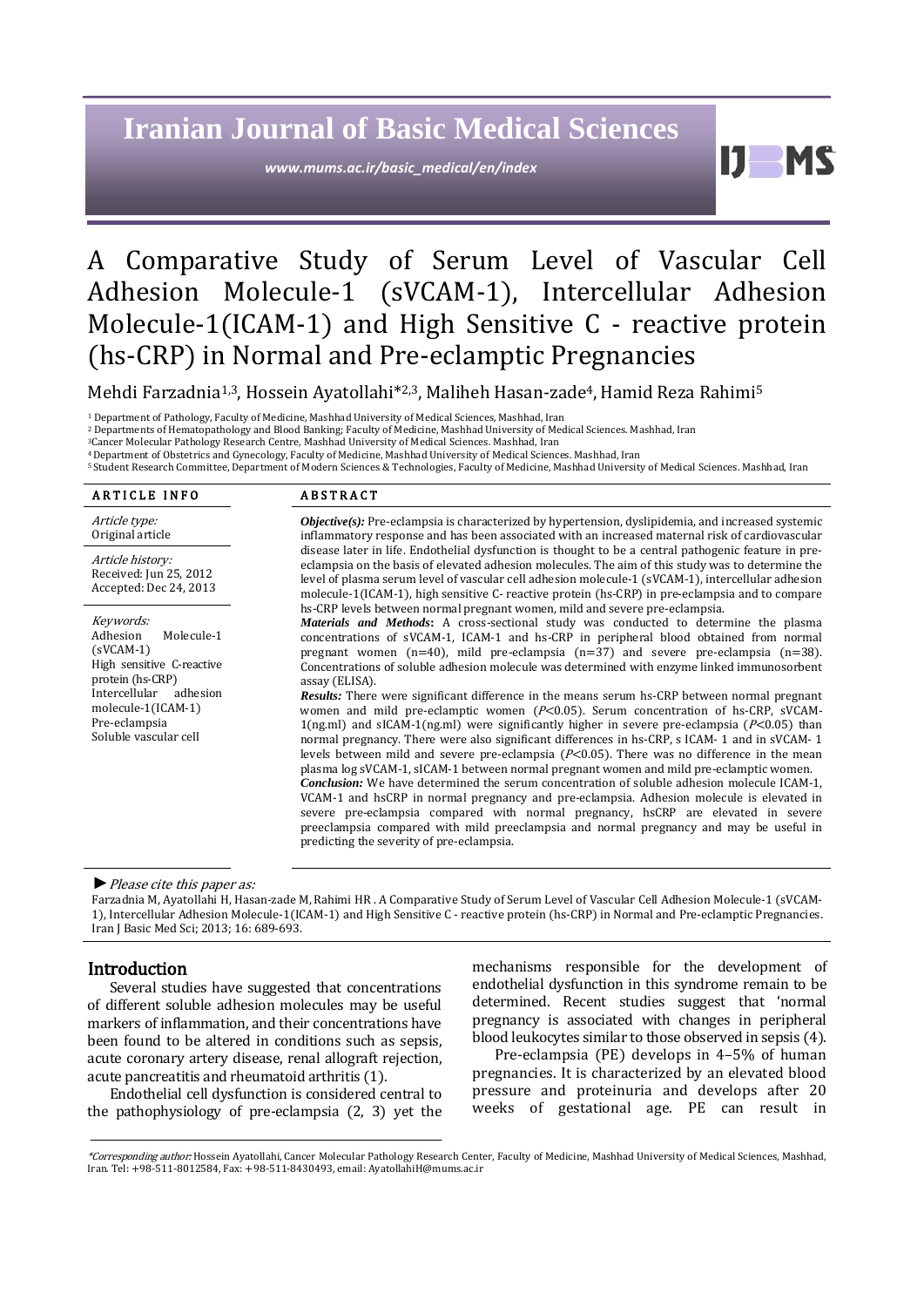eclampsia when convulsions develop or manifest as the hemolysis, elevated liver enzymes and low platelet count (HELLP) syndrome. Several etiologies have been implicated in the development of preeclampsia. Some of them include abnormal trophoblast invasion of uterine blood vessels, immunological intolerance between fetoplacental and maternal tissues, maladaptation to the cardiovascular changes or dietary deficiencies and genetic abnormalities (5).

Adhesion molecules play a central role in the endothelial cells- leukocytes adherence and the subsequent migration of white blood cells into perivascular tissue.

Cellular forms of adhesion molecules mediate<br>specific steps of leukocyte-endothelial cell steps of leukocyte-endothelial interaction, and have been implicated in the pathophysiology of pre-eclampsia. Soluble forms of these molecules can be detected in plasma, and their concentrations are thought to reveal the degree of activation of a particular cell type. Increase in soluble forms of vascular cell adhesion molecule 1 (sVCAM-1) and soluble forms of intercellular adhesion molecule-1 (sICAM-1) indicate endothelial cell activation/dysfunction.

C-reactive protein (CRP) is a marker of systemic inflammation(6). It has been shown that CRP is elevated in women with PE (7).

High-sensitive (hs) CRP is a protein measured by either antibodies that are labeled with an enzyme (ELISA) or a fluorescent compound or antibodycoated polystyrene beads. Determination of hsCRP has been suggested to be more sensitive than conventional measurement of CRP and provides better sensitivity in confirmation of inflammation (8).

Determination of hsCRP has been suggested to be more sensitive than conventional measurement of CRP and provides better sensitivity in confirmation of inflammation (8, 9).

Therefore, the objective of this study was to determine whether normal pregnancy and preeclampsia were associated with changes in the concentrations of sICAM-1, sVCAM-1, and hsCRP.

Materials and Methods<br>A cross-sectional study was designed to compare the plasma concentration of vascular cell adhesion molecule 1, intercellular adhesion molecule 1 and Highsensitive CRP in peripheral blood obtained from normal pregnant women and pregnant patients with preeclampsia at the Departments of Obstetrics and Gynecology of the Ghaem Academic Hospital in Mashhad University of Medical Sciences, Mashhad, Iran.

Pre-eclampsia was defined as hypertension (systolic blood pressure ≥140 mmHg and diastolic blood pressure ≥90 mmHg after 20 weeks' gestation) and proteinuria ( $\geq$ 300 mg in a 24 hr urine collection or one dipstick measurement  $\geq 1+$ ) according to the Committee of Terminology of ACOG definition (10).

Severe preeclampsia was diagnosed on the basis of diastolic blood pressure ≥110 mmHg or significant proteinuria (dipstick measurement of  $\geq$ 2+), or the presence of severity evidences such as headache, visual disturbances, upper abdominal pain, oliguria, convulsion, elevated serum creatinine, thrombocytopenia, marked liver enzyme elevation, and pulmonary edema. Normal pregnant women had no hypertension, proteinuria, and edema. The population consisted of 40 women with normal pregnancy, 37 women with mild preeclampsia, and 38 women with severe pre-eclampsia. Three groups were similar in age and body weight (mild preeclampsia group average age  $27.4 \pm 6.4$  years, severe preeclampsia  $26.1 \pm 5.8$  and pregnant control group  $24.6 \pm 4.2$  years).

Venipuncture was performed, and the blood was collected into tubes containing ethylenediaminetetraacetic acid (EDTA).

The patient's serum samples stored at -20°C until assay. The concentrations of soluble adhesion molecules were measured using enzyme-linked immunoassays (Bender Med system, Human sVCAM-1- BM232, Austria), (Bender Med System, Human sICAM-1-BM 201, Austria). For all patients and normal pregnant women, serum hsCRP level was<br>measured with immunoturbidimetric assay immunoturbidimetric (Diagnostica kit, Germany).

The sensitivity of the assay for sICAM-1 was 2.17 ng/ml for sVCAM-1 was 0.63 ng/ml. The inter-and intra-assay coefficients of variation were 7.66% and 4.1% respectively for sICAM-1 and the inter-and intra-assay coefficients of variation were 5.6 % and 3.5 %, respectively for sVCAM-1.

The lowest limit of detection was 0.1 mg/l. The maximum inter-and intra-assay coefficients of variation for the range of concentrations evaluated were 3.5% for hsCRP.

## Statistics

The t student-test was used for comparison of proportions. A level of  $P<$  0.05 was regarded as statistically significant.

**Results**<br>This study included 40 normal pregnant women and 75 pregnant women with pre-eclampsia (37 Mild Preeclampsia and 38 Severe Pre-eclampsia). Table 1 lists the clinical characteristics of the three study groups.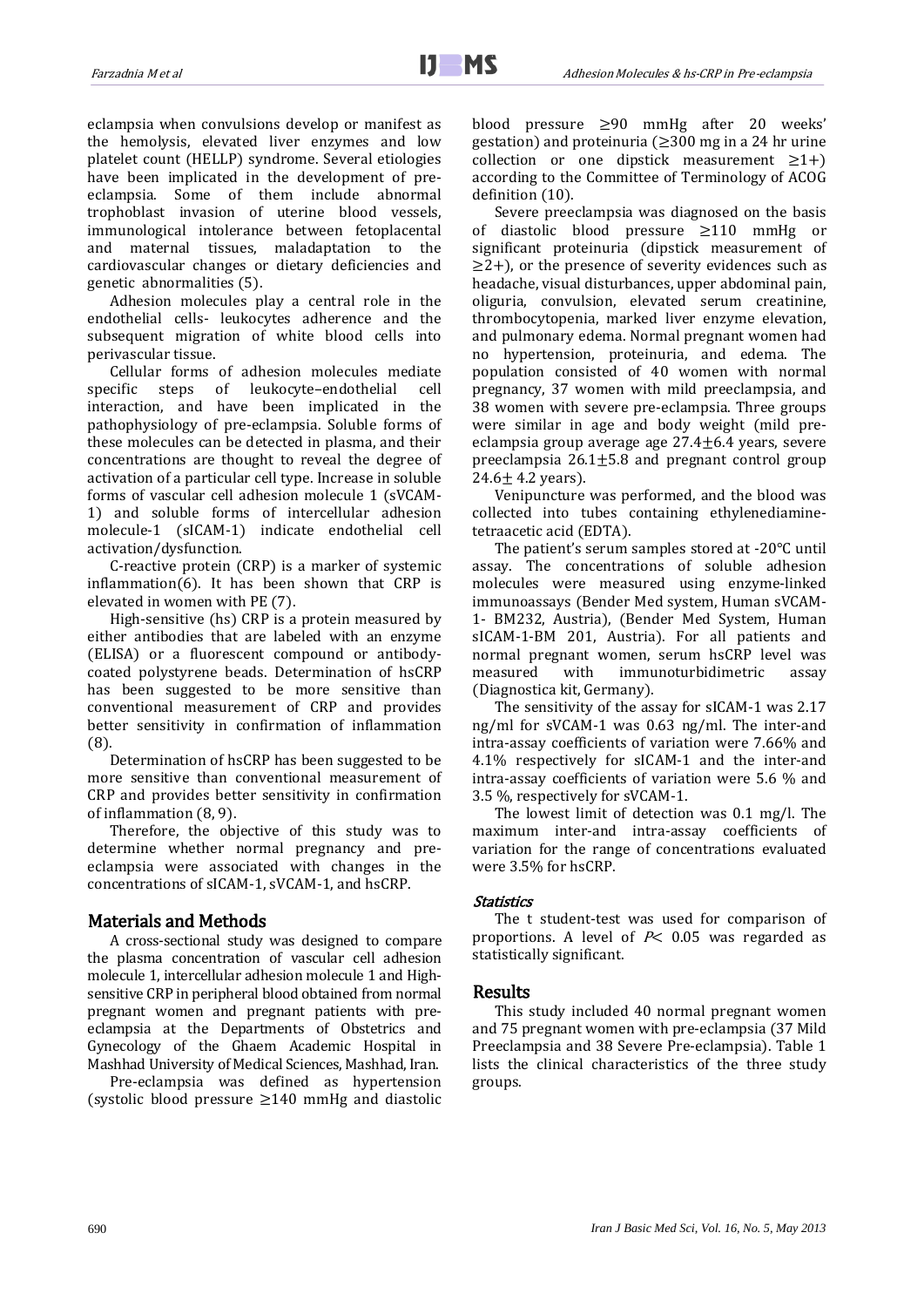

Table 1. Clinical characteristics of the study population. Data are presented as mean $\pm$ standard deviation (SD)

| <b>NS</b>               |
|-------------------------|
| $< 0.0001$ <sup>*</sup> |
|                         |
| <b>NS</b>               |
| $< 0.05^*$              |
|                         |
| $< 0.001$ <sup>*</sup>  |
| $< 0.001$ <sup>*</sup>  |
| $< 0.05^*$              |
| $< 0.05^*$              |
| $< 0.05^*$              |
|                         |

P, comparison between normal pregnant and mild Pre-eclampsia;

Pa, comparison between women with mild & severe pre-eclampsia;

Pb, comparison between normal pregnant and severe pre-eclampsia;

\*, statistically significant,  $P < 0.05$ ; NS, non-significant

Table 2. Shows the laboratory characteristics of patients with normal pregnancy and pre-eclampsia. There was no statistically significant difference in BUN, bilirubin , creatinine, blood glucose ,uric acid, Hb, hematocrit, and platelet between mild and severe pre-eclampsia, while AST, ALT, and urine protein were significantly different between two groups ( $P<0.05$ )

| Group                                     | Normal Pregnancy | Mild pre-eclampsia | Severe pre-eclampsia | P          | $P_{a}$               | P <sub>b</sub> |
|-------------------------------------------|------------------|--------------------|----------------------|------------|-----------------------|----------------|
| Test                                      | $(n=40)$         | $(n=37)$           | $(n=38)$             |            |                       |                |
| BUN(mg/dl)                                | $23.5 \pm 11.5$  | $25.0 + 14$        | $25.7 + 12$          | <b>NS</b>  | <b>NS</b>             | <b>NS</b>      |
| BIL(mg/dl)                                |                  |                    |                      |            |                       |                |
| Total                                     | $0.59 + 0.30$    | $0.7 + 0.20$       | $0.87 + 0.45$        | <b>NS</b>  | <b>NS</b>             | NS             |
| Direct                                    | $0.19 + 0.12$    | $0.26 + 0.11$      | $0.31 + 0.17$        | <b>NS</b>  | NS.                   | <b>NS</b>      |
| Creating(mg/dl)                           | $0.6 + 0.17$     | $0.62 + 0.18$      | $0.72 + 0.24$        | <b>NS</b>  | N <sub>S</sub>        | <b>NS</b>      |
| Blood glucose(mg/dl)                      | $84.2 \pm 16.1$  | $83.2 + 15.5$      | $88.0 + 20.3$        | <b>NS</b>  | NS                    | <b>NS</b>      |
| Uric $\arctan(mg/d)$                      | $4.2 + 1.21$     | $5.81 + 1.37$      | $6.29 + 1.54$        | <b>NS</b>  | <b>NS</b>             | <b>NS</b>      |
| Hb(g/dl)                                  | $12.1 + 1.42$    | $11.92 + 1.39$     | $12.47 + 1.61$       | <b>NS</b>  | <b>NS</b>             | <b>NS</b>      |
| Hematocrit $(\%)$                         | $38.1 + 3.89$    | $37.00 + 3.93$     | $38.16 + 5.31$       | <b>NS</b>  | NS.                   | <b>NS</b>      |
| Platelets(cell/ $\mu$ L(mm <sup>3</sup> ) | 210150+85135     | 208217+95180       | 191120+142383        | <b>NS</b>  | <b>NS</b>             | <b>NS</b>      |
| AST(U/I)                                  | $12.35 + 8.37$   | $22.26 + 10.63$    | $36.92 \pm 28.57$    | $< 0.05^*$ | $< 0.05^*$            | $< 0.05^*$     |
| ALT(U/I)                                  | $10.48 + 6.01$   | $18.39 + 7.09$     | $31.24 + 25.28$      | $< 0.05^*$ | $< 0.05*$             | $< 0.05^*$     |
| Urine protein $(g/l)$                     | $0.81 + 0.86$    | $1.10 + 1.96$      | $2.26 + 2.60$        | $< 0.05^*$ | $< 0.05$ <sup>*</sup> | $< 0.05^*$     |

P, comparison between normal pregnant and mild Pre-eclampsia;

Pa, comparison between women with mild &severe pre-eclampsia;

Pb, comparison between normal pregnant and severe pre-eclampsia;

 $*$ , statistically significant,  $P < 0.05$ ; NS, non-significant

Soluble vascular cell adhesion molecule-1 was detected in all specimens. There was no difference in the mean sVCAM-1between normal pregnant women (971.3±253) and mild pre-eclamptic women (1019±288). Patients with severe preeclampsia had a significantly higher mean plasma level  $(1240\pm553)$  than normal pregnant and mild pre-eclamptic women  $(P<0.05)$ . Serum levels of sICAM-1 was not different statistically between the mild pre-eclamptic pregnancies  $(481 \pm 148 \text{ ng/ml})$ and normal pregnancies  $(445+136 \text{ ng/ml})$ , but the concentration was higher in severe preeclampsia  $(606\pm271.8$  ng/ml) compared with normal<br>pregnancy and mild pre-eclamptic women pre-eclamptic  $(P<0.05)$ .

In addition, hsCRP was detected in all specimens. There was a significant difference in the mean hsCRP between normal pregnant women and mild pre-eclamptic women  $(6.7\pm 2 \text{ mg/l vs. } 9.2\pm 7.1 \text{ mg/l})$ ,  $P<0.05$ ). Patients with severe preeclampsia had a significantly higher means plasma levels  $(12.8 \pm 7.3)$ mg/l) than normal pregnant  $(6.7 \pm 2 \text{ mg/l})$  and mild pre-eclamptic women  $(9.2 \pm 7.1 \text{ mg/l})$  ( $P<0.05$ ).

**Discussion**<br>Pre-eclampsia is characterized by hypertension, dyslipidemia, and increased systemic inflammatory response and has been associated with an increased maternal risk of cardiovascular disease later in life (11).

In recent years, endothelial dysfunction has emerged as the leading phenomenon responsible for the clinical signs of the disorder (12, 13).

Pathogenesis, pre-eclampsia is thought to be resulted from generalized endothelial dysfunction (14) Recently, increased levels of cell adhesion molecules are believed to be indicators of endothelial dysfunction in pre-eclampsia (15).

Observational and experimental studies have demonstrated an association between inflammation and endothelial dysfunction (16, 17).

Previous studies of soluble adhesion molecules in the plasma of pre-eclamptic patients yielded conflicting results (18). Some studies reported an increase in sP-selectin, sE-selectin and sICAM-1,(19- 21) while others reported no changes (22). In contrast, all of the studies have reported an increase in sVCAM-1 (19, 22-25).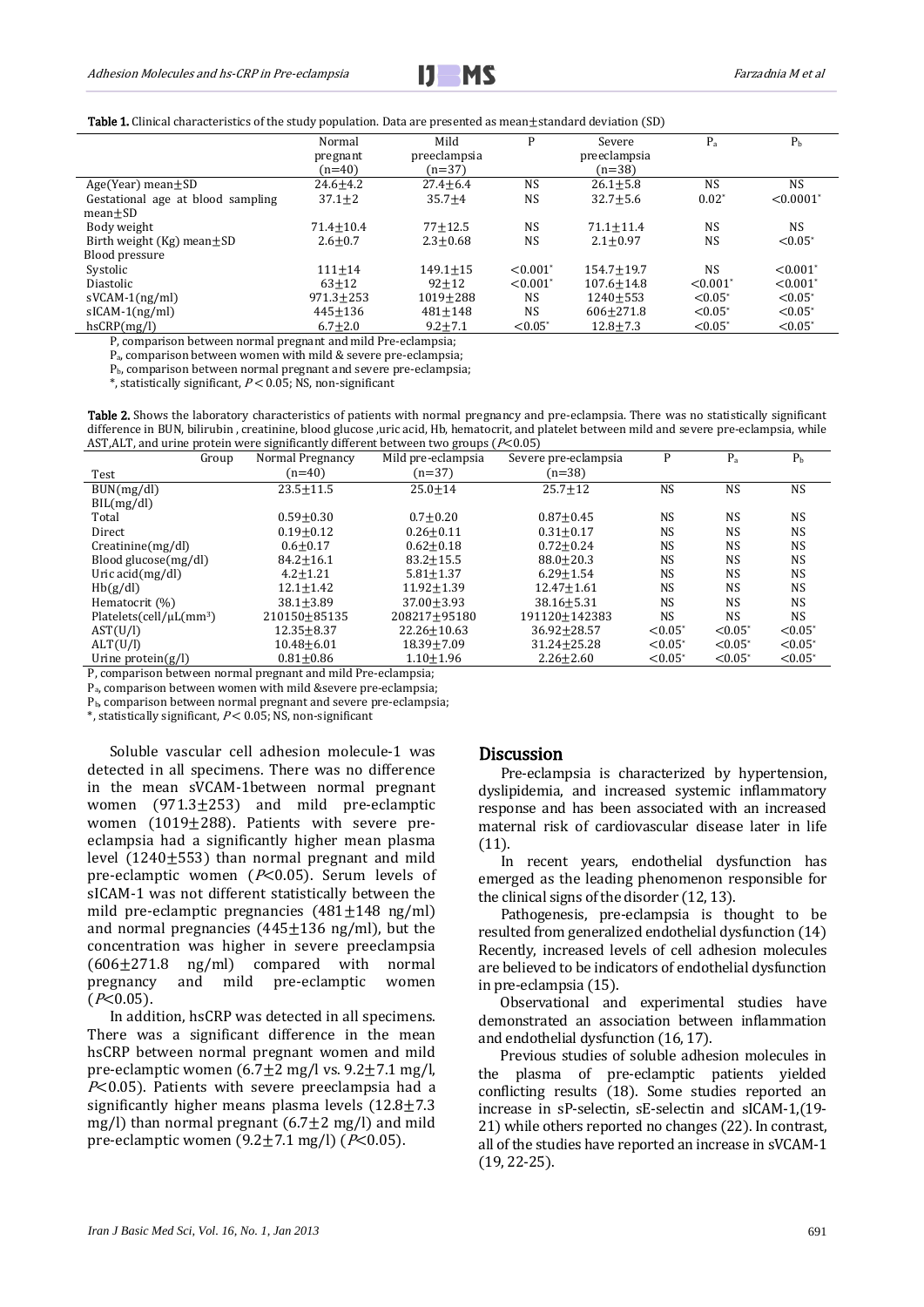Two studies reported an increased plasma concentration of sPECAM-1 in pre-eclampsia.(21, 26)

(Lyall *et al)* (24) have reported that serum levels of VCAM-1 and E-selectin were not significantly different between normal and pre-eclamptic pregnancies. Chaiworapongsa et al (27) suggested that serum levels of ICAM-1 were no differences between normal and pre-eclamptic pregnancies.

Our findings indicate that severe pre-eclampsia, but not mild pre-eclampsia and normal pregnancy, was associated with an increase in sVCAM-1 and sICAM-1. Similar findings have been reported by other investigators (19, 21, 24, 28).

This observation is of considerable importance, because sVCAM-1 has a distinctive pattern of regulation and is rapidly induced by proatherosclerotic conditions (29). We interpret the elevation in sVCAM-1 in pre-eclampsia as evidence of endothelial cell activation/dysfunction and may be useful in predicting the severity of pre-eclampsia.

In one study, plasma sICAM-1 and sVCAM-1 were analyzed between weeks 22 and 29 of gestation in 1543 pregnant women and related to the outcome of pregnancy in a prospective longitudinal study. Plasma sICAM-1 and sVCAM-1 in uncomplicated pregnancies were normally distributed and varied over a small range. In contrast, out of 177 pregnancies with complications (with a prevalence of 11.5%), 97 (55%) had sICAM-1 or sVCAM-1 concentrations above the same cutoffs weeks before the onset of disease. Therefore, mid-gestation measurements of circulating sICAM-1 and sVCAM-1 have a high predictive value and may recognize up to 55% of pregnant women who will later develop a severe pregnancy-related complication (30).

Early enhanced activation of endothelial cells, platelets and leukocytes seem to be present in preeclamptic patients, especially in those who develop severe pre-eclampsia (31).

There is increasing evidence that pre-eclampsia is a systemic inflammatory disease (32). CRP is responsible for the clearance of membranes and nuclear (4, 7, 32) antigens and acts as a scavenger (33).

Some reports have shown that elevated CRP levels during first trimester of pregnancy are indicative of pre-eclampsia.(34) But another study reported that serum levels of CRP at 23-25 weeks of gestation were similar in pregnant women who subsequently developed pre-eclampsia and in women without complications of pregnancy (35).

Although normal pregnancy is associated with increased pro-inflammatory markers, it has been suggested the cause of serum hsCRP elevation in the pre-eclamptic women may be a result of reduced plasma volume in these patients (32, 33).

The relationship of CRP levels and preeclampsia has already been studied and higher concentration of CRP has been reported during preeclampsia (7, 36). It has also been shown that women with a history of pre-eclampsia had increased CRP levels (37).

In our study, levels of hsCRP were found to be significantly higher in women with mild and severe pre-eclampsia than in normotensive women with similar chronological age.

(Belo et al) found significantly higher levels of CRP in preeclampsia, but statistical significance were lost after adjustment for maternal weight (38). Üstün et al showed that level of CRP to be significantly higher in women with mild and severe pre-eclampsia than in normal pregnant women with similar chronological age, gestational age, and body mass index (39).

Although inflammation may not be the exact cause of pre-eclampsia, it may enhance the pathology of the disorder in the presence of the antiangiogenic factors (12).

Hwang HS et al showed that hsCRP levels were positively correlated to pregnancy duration in healthy women and could be used as a severity marker in women with severe PE (9).

In 2011 (Can M,  $et$  al) found that severe preeclampsia group hsCRP levels were significantly higher than mild pre-eclamptic and normotensive groups (40).

There are also few studies concerning CRP levels due to severity of pre-eclampsia (41). In these studies, it has been shown that CRP levels were positively related to the degree of blood pressure elevation. In our study, we found significantly higher levels of hsCRP in severe pre-eclampsia than mild pre-eclampsia.

**Conclusion**<br>We have determined the serum concentration of soluble adhesion molecule ICAM-1, VCAM-1 and hsCRP in normal pregnancy and pre-eclampsia. Adhesion molecules are elevated in severe preeclampsia compared with normal pregnancy, hsCRP is elevated in severe pre-eclampsia compared with mild pre-eclampsia and normal pregnancy and may be useful in predicting the severity of pre-eclampsia. The clinical validity of the monitoring of hsCRP needs to be established in further longitudinal studies.

## Acknowledgment

This paper was financially supported by a research grant NO: 84381 from the Vice Chancellor for Research in Mashhad University of Medical Sciences (Mashhad, Iran).

## References

1. Gearing AJ, Newman W. Circulating adhesion molecules in disease. Immunol Today 1993; 14:506-512.